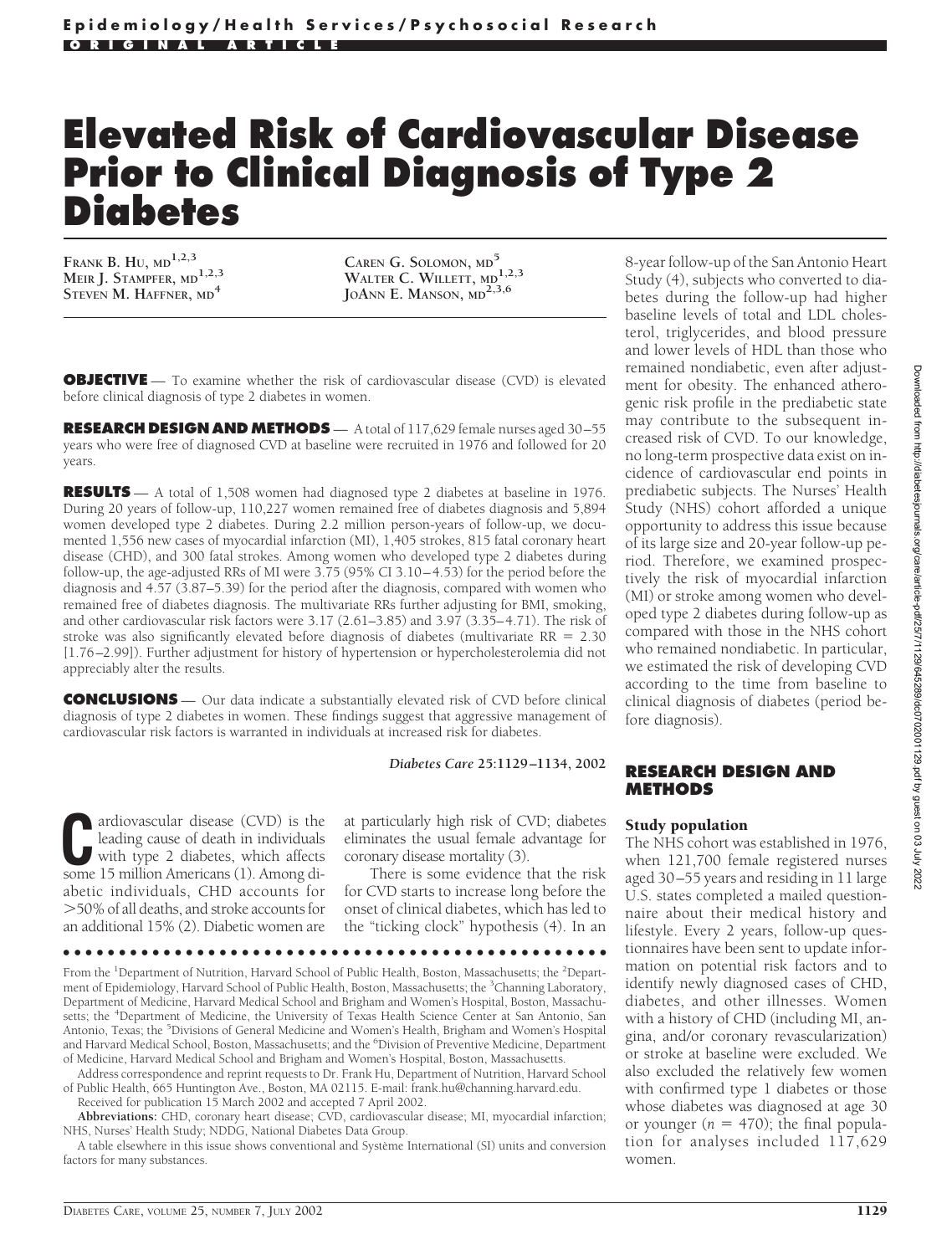#### Confirmation of diabetes

A supplementary questionnaire regarding symptoms, diagnostic tests, and hypoglycemic therapy was mailed to women who indicated on any biennial questionnaire that they had been diagnosed with diabetes. A case of diabetes was considered confirmed if at least one of the following was reported on the supplementary questionnaire: *1*) one or more classic symptoms (excessive thirst, polyuria, weight loss, hunger, or pruritis) plus fasting plasma glucose  $\geq$ 140 mg/dl (7.8 mmol/l) or random plasma glucose 200 mg/dl (11.1 mmol/l); *2*) at least two elevated plasma glucose concentrations on different occasions (fasting glucose  $\geq$ 140 mg/dl  $[\geq 7.8 \text{ mmol/l}]$  or random plasma glucose  $\geq$ 200 mg/dl  $[\geq 11.1 \text{ mmol/l}]$ and/or a concentration  $\geq$ 200 mg/dl after  $\geq$  h of oral glucose tolerance testing) in the absence of symptoms; or *3*) treatment with hypoglycemic medication (insulin or oral hypoglycemic agent). The validity of this questionnaire has been verified in a subsample of this study population (5). Among a random sample of 84 women classified by the questionnaire as having type 2 diabetes, 71 gave permission for their medical records to be reviewed, and records were available for 62. An endocrinologist, blinded to the information reported on the supplementary questionnaire, reviewed the records according to National Diabetes Data Group (NDDG) criteria (6). The diagnosis of type 2 diabetes was confirmed in 61 of 62 (98%) of the women. We used the NDDG diagnostic criteria because the analytic cohort preceded the American Diabetes Association's diagnostic guidelines published in 1997 (7). In our primary analyses, we used reported diagnoses of diabetes to define diabetes status. A secondary set of analyses using "definite" type 2 diabetic cases according to the NDDG criteria yielded similar results.

### Ascertainment of end points

The primary end points for this study were incident CHD (defined as nonfatal MI or fatal CHD) and stroke that occurred after the return of the 1976 questionnaire but before 1 June 1996. We requested permission to review medical records from women who reported having a nonfatal MI or stroke on a follow-up questionnaire. Study physicians with no knowledge of the self-reported risk factor status reviewed the records. Nonfatal MI

was confirmed if it met the criteria of the World Health Organization of symptoms plus either diagnostic electrocardiographic changes or elevated cardiac enzyme levels (8). Infarctions that required hospital admission and for which confirmatory information was obtained by interview or letter, but for which no medical records were available, were designated as probable (19%). We included all confirmed and probable cases in the analyses because results were the same after excluding probable cases. Stroke was confirmed by medical records according to the criteria of the National Survey of Stroke (9), requiring a constellation of neurological deficits, sudden or rapid in onset, lasting 24 h or more; events were further subclassified as hemorrhagic stroke (subarachnoid or intraparenchymal), ischemic stroke (thrombotic or embolic), or stroke of unknown cause. The follow-up rate for nonfatal events was 97% of the total potential person-years of follow-up.

Deaths were reported by next of kin and the postal system or ascertained through the National Death Index. Using all sources combined, we estimate that follow-up for the deaths was >98% complete (10). Fatal CHD was defined as fatal MI if this was confirmed by hospital records or autopsy, or if CHD was listed as the cause of death on the certificate and this was the underlying and most plausible cause, and evidence of previous CHD was available. The statement of the cause of death on the death certificate was never relied on by itself as providing sufficient confirmation of death due to CHD. We also included sudden death within 1 h of onset of symptoms in women with no other plausible cause other than coronary disease (8% of fatal CHD). Fatal strokes were coded using the same criteria as nonfatal cases, but we accepted autopsy evidence as well as the death certificate listing of cause.

### Statistical analysis

Subjects were categorized into three groups according to clinical diabetes status: nondiabetic throughout the study, diabetic at baseline, and diabetic diagnosed during follow-up. Person-time for each participant was calculated from the date of return of the 1976 questionnaires to the date of confirmed fatal CHD, death from other causes, or 1 June 1996, whichever came first. For women who developed di-

abetes during follow-up, we further divided the follow-up experience into person-years before diagnosis of clinical diabetes and those after the diagnosis. We calculated time from baseline (time) to clinical diagnosis of diabetes (time before diagnosis). Duration of clinical diabetes was calculated as years since first diagnosis of diabetes.

We calculated rates of CHD or stroke for each group of women by dividing the number of incident cases by the number of person-years of follow-up. The relative risks were computed as the rates in baseline or new diabetic subjects divided by the rate among women who remained nondiabetic throughout the study, with adjustment for 5-year age categories. We used pooled logistic regression across the 10 2-year intervals (11), which is asymptotically equivalent to Cox regression with time-varying covariates, to adjust simultaneously for potential confounding variables, including age (5-year categories); BMI (21, 21–22.9, 23–24.9, 25– 28.9, 29–31.9, and  $\geq$ 32 kg/m<sup>2</sup>); cigarette smoking (never, past, and current smoking of 1–14, 15–24, and  $\geq$ 25 cigarettes per day); menopausal status (premenopausal, postmenopausal without hormone replacement, postmenopausal with past hormone replacement, and postmenopausal with current hormone replacement); and parental history of MI before age 60 years. All covariates except parental history of MI were updated every 2 years. Alcohol use and physical activity were first assessed in 1980. Because further analyses adjusting for these two variables did not change the results, we did not include them in the final model.

**RESULTS** — A total of 1,508 women had diagnosed type 2 diabetes at baseline in 1976. During 20 years of follow-up, 110,227 women remained free of diagnosed diabetes and 5,894 women reported a new diagnosis of type 2 diabetes. For newly diabetic subjects, the average time between baseline and diagnosis was 12 years. Compared with nondiabetic subjects, those with type 2 diabetes at baseline or during follow-up had higher BMI, were more likely to have a parental history of MI, and were less likely to drink alcohol, engage in vigorous exercise, or use postmenopausal hormones (Table 1). Compared with nondiabetic subjects, women with diabetes at baseline were more likely to have hypertension, high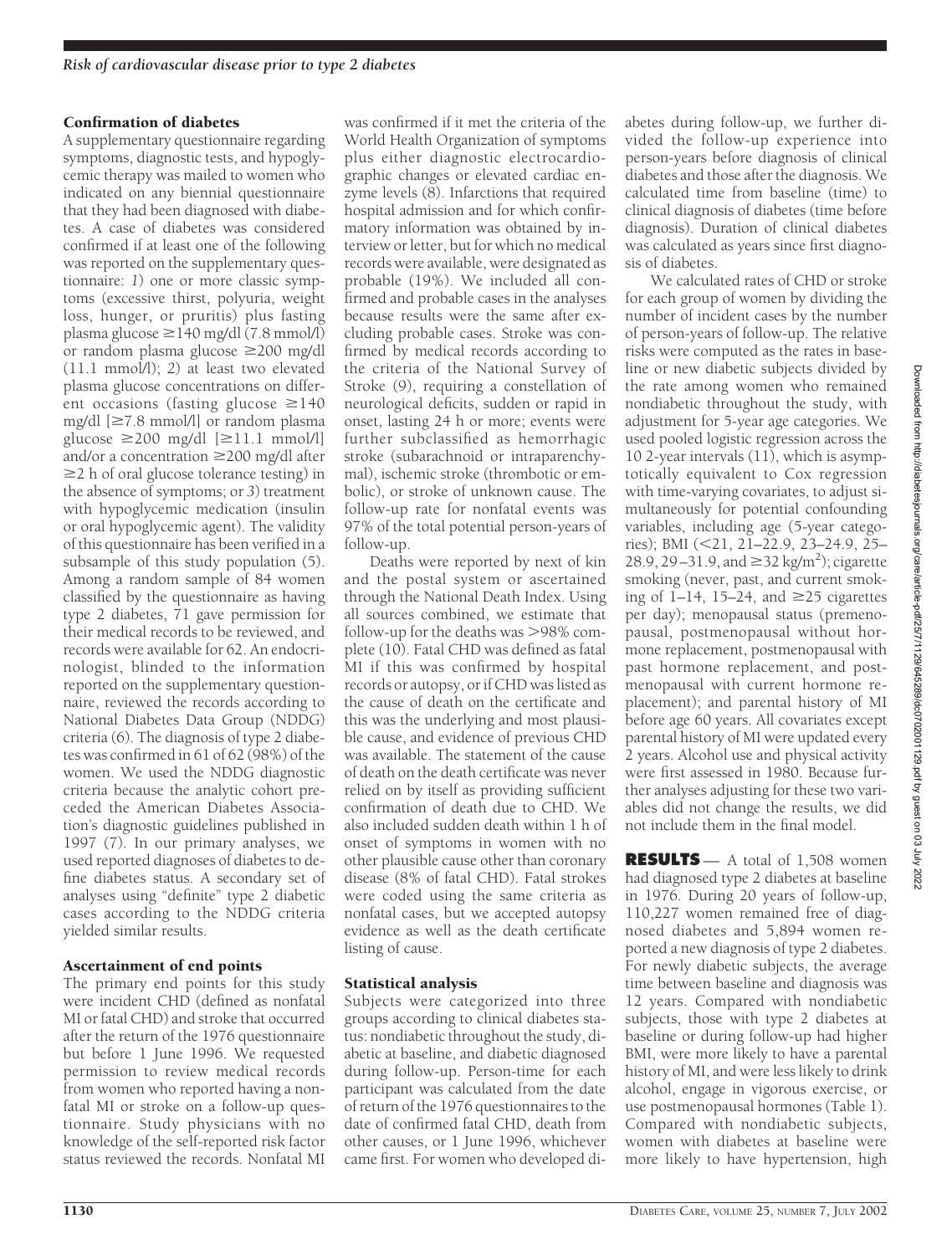## **Table 1—***Baseline characteristics according to clinical diabetes status*

|                                                                | Nondiabetic<br>throughout<br>the study | Type 2 diabetic<br>at baseline<br>(1976) | New diabetes<br>diagnosed during<br>follow-up<br>$(1976 - 1996)$ |
|----------------------------------------------------------------|----------------------------------------|------------------------------------------|------------------------------------------------------------------|
| $\boldsymbol{n}$                                               | 110,227                                | 1,508                                    | 5,894                                                            |
| Mean age (years)                                               | 42                                     | 46                                       | 45                                                               |
| Mean BMI $(kg/m2)$                                             | 23                                     | 28                                       | 28                                                               |
| Mean alcohol intake (g/day)*                                   | 7                                      | $\overline{4}$                           | $\overline{4}$                                                   |
| Hypertension $(\%)$                                            | 10                                     | 42                                       | 27                                                               |
| High cholesterol (%)                                           | 3                                      | 13                                       | 6                                                                |
| Current smoking (%)                                            | 33                                     | 31                                       | 32                                                               |
| Vigorous exercise $\geq$ 1/week (%)*                           | 37                                     | 30                                       | 30                                                               |
| Family history of diabetes (%)†                                | 15                                     | 37                                       | 32                                                               |
| Parental history of MI (%)                                     | 15                                     | 19                                       | 18                                                               |
| Current menopausal hormone use<br>among postmenopaul women (%) | 25                                     | 20                                       | 21                                                               |

\*First assessed in 1980; †assessed in 1982.

cholesterol, and family history of diabetes. The risk profile was intermediate for women who developed diabetes during follow-up.

During 2,238,288 person-years of follow-up, we documented 1,556 new cases of MI, 1,405 new cases of stroke, 815 cases of fatal CHD, and 300 cases of fatal stroke. Compared with nondiabetic subjects, women with diabetes at baseline had dramatically increased risk of CHD (Table 2). The age-adjusted RRs were 5.65 (95% CI 4.60–6.96) for nonfatal MI, 9.01 (7.20–11.3) for fatal CHD, and

6.92 (5.94–8.05) for total CHD. These associations remained strong and significant even after adjustment for cardiovascular risk factors.

Among women who developed type 2 diabetes during follow-up, the ageadjusted RRs of MI were 3.75 (95% CI 3.10–4.53) for the period before the diagnosis and 4.57 (3.87–5.39) for the period after the diagnosis. The multivariate RRs were 3.17 (2.61–3.85) and 3.97 (3.35–4.71), respectively. The multivariate RR of fatal CHD after diagnosis of diabetes was 2.14 (1.72–2.66). By definition, fatal events could not occur before diagnosis of diabetes.

Compared with nondiabetic subjects, the prediabetic stage was also associated with elevated risk of stroke, although women with diabetes at baseline had the highest risk of stroke. The multivariate adjusted RRs of stroke were 4.56 (95% CI 3.63–5.73) for women with diabetes at baseline and 3.07 (2.53–3.73) for the period after the diagnosis (Table 3). Similar patterns of results were obtained when we analyzed MI and stroke as a combined end point (Fig. 1).

We did not adjust for history of hypertension or hypercholesterolemia because we considered these to be intermediate variables in the biological pathway to CVD. As expected, secondary analysis further adjusting for these variables somewhat attenuated the associations. Compared with nondiabetic subjects, the multivariate RRs of MI or stroke were 2.59 (95% CI 2.23–3.01) before diagnosis of diabetes, 3.24 (2.85– 3.68) after the diagnosis, and 3.91 (3.34– 4.57) for diabetes present at baseline.

We conducted stratified analyses according to family history of diabetes and BMI. Among women without a family history of diabetes, the multivariate RRs of MI or stroke were 3.07 (95% CI 2.55– 3.68) for prediabetic phase, 3.55 (3.01– 4.19) after diagnosis of diabetes, 4.77 (3.85–5.92) for diabetes present at base-

|               | Nondiabetic<br>throughout<br>the study | Diabetic at<br>baseline (1976) | New diabetes diagnosed at follow-up |                            |
|---------------|----------------------------------------|--------------------------------|-------------------------------------|----------------------------|
|               |                                        |                                | RRs prior to<br>diagnosis           | RRs after the<br>diagnosis |
| Nonfatal MI   |                                        |                                |                                     |                            |
| n             | 1,164                                  | 99                             | 124                                 | 169                        |
| Person-years  | 2,103,936                              | 25,352                         | 66,939                              | 42,061                     |
| Age-adjusted  | 1.0                                    | $5.65(4.60 - 6.96)$            | $3.75(3.10-4.53)$                   | $4.57(3.87 - 5.39)$        |
| Multivariate* | 1.0                                    | $5.28(4.28 - 6.52)$            | $3.17(2.61 - 3.85)$                 | $3.97(3.35 - 4.71)$        |
| Fatal CHD     |                                        |                                |                                     |                            |
| n             | 626                                    | 89                             |                                     | 100                        |
| Age-adjusted  | 1.0                                    | $9.01(7.20 - 11.3)$            |                                     | $2.56(2.07-3.16)$          |
| Multivariate  | 1.0                                    | $7.42(5.91 - 9.32)$            |                                     | $2.14(1.72 - 2.66)$        |
| Total CHD     |                                        |                                |                                     |                            |
| n             | 1,790                                  | 188                            |                                     | 269                        |
| Age-adjusted  | 1.0                                    | $6.92(5.94 - 8.05)$            |                                     | $4.56(4.00 - 5.20)$        |
| Multivariate  | 1.0                                    | $6.21(5.32 - 7.25)$            |                                     | $3.93(3.43 - 4.51)$        |

Data are *n*, RR, and RR (95% CI). \*Models include the following: age (5-year category); time period (10 periods); BMI (21, 21–22.9, 23–24.9, 25–28.9, 29–31.9, and ≥32 kg/m<sup>2</sup>); cigarette smoking (never, past, and current smoking of 1–14, 15–24, and ≥25 cigarettes/day); menopausal status (premenopausal, postmenopausal without hormone replacement, postmenopausal with past hormone replacement, and postmenopausal with current hormone replacement); and parental history of MI before 60 years of age.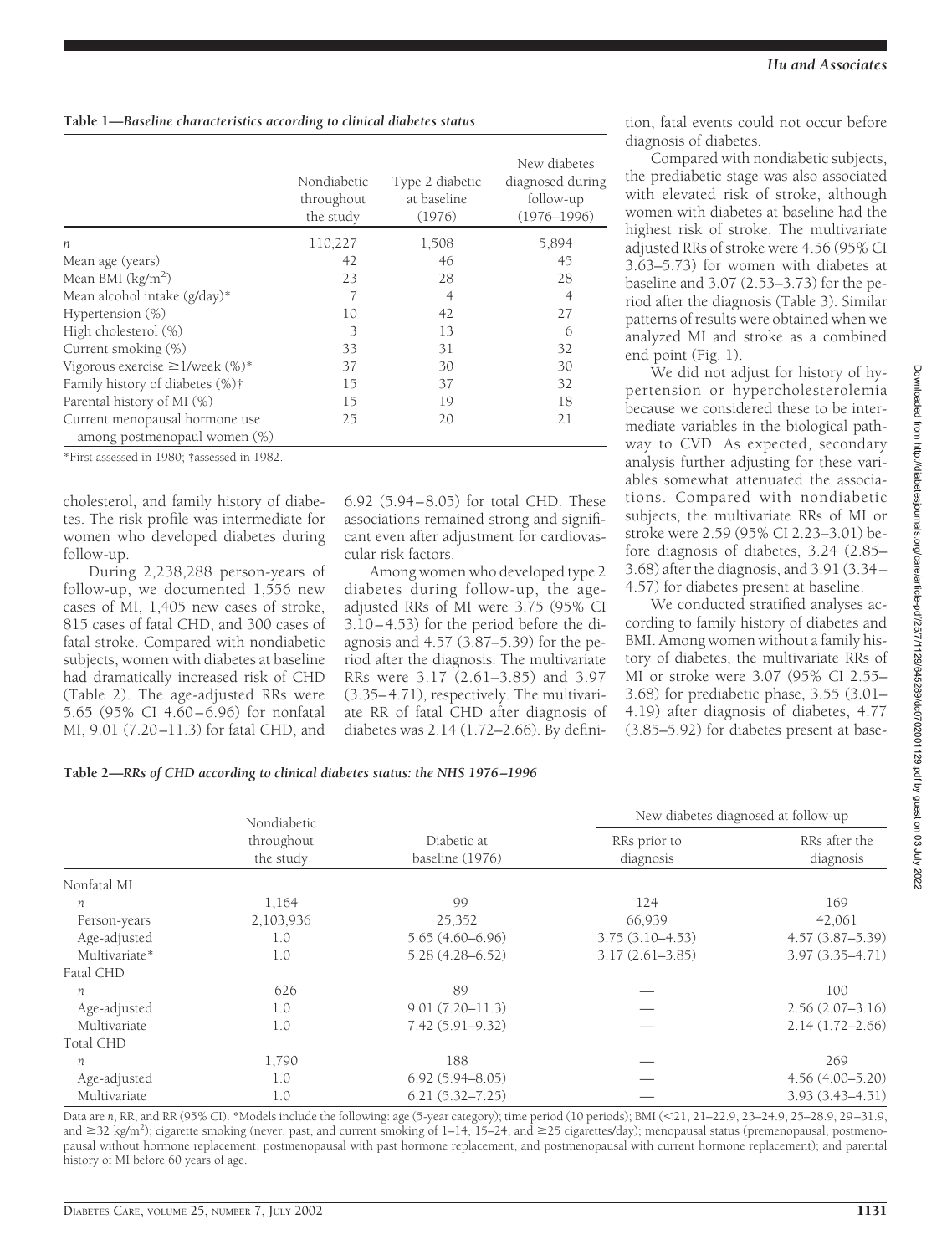|                 | Nondiabetic<br>throughout the<br>study | Diabetic at<br>baseline (1976) | New diabetes diagnosed at follow-up |                            |
|-----------------|----------------------------------------|--------------------------------|-------------------------------------|----------------------------|
|                 |                                        |                                | RRs prior to<br>diagnosis           | RRs after the<br>diagnosis |
| Nonfatal stroke |                                        |                                |                                     |                            |
| n               | 882                                    | 61                             | 59                                  | 103                        |
| Person-years    | 2,103,936                              | 25,352                         | 66,939                              | 42,061                     |
| Age-adjusted    | 1.0                                    | $4.53(3.49 - 5.88)$            | $2.53(1.94 - 3.31)$                 | $3.34(2.72 - 4.11)$        |
| Multivariate*   | 1.0                                    | $4.41(3.43 - 5.67)$            | $2.30(1.76 - 2.99)$                 | $3.15(2.56 - 3.88)$        |
| Fatal stroke    |                                        |                                |                                     |                            |
| n               | 259                                    | 21                             |                                     | 20                         |
| Age-adjusted    | 1.0                                    | $5.43(3.48 - 8.51)$            |                                     | $1.29(0.85 - 2.03)$        |
| Multivariate    | 1.0                                    | $5.25(3.34 - 8.24)$            |                                     | $1.38(0.87 - 2.20)$        |
| Total Stroke    |                                        |                                |                                     |                            |
| п               | 1,141                                  | 82                             |                                     | 123                        |
| Age-adjusted    | 1.0                                    | $4.74(3.78 - 5.94)$            |                                     | $3.17(2.62 - 3.83)$        |
| Multivariate    | 1.0                                    | $4.56(3.63 - 5.73)$            |                                     | $3.07(2.53 - 3.73)$        |

#### **Table 3—***RRs of stroke according to clinical diabetes status: the NHS 1976–1996*

Data are *n*, RR, and RR (95% CI). \*Models include the following: age (5-year category); time period (10 periods); BMI (21, 21–22.9, 23–24.9, 25–28.9, 29–31.9, and ≥32 kg/m<sup>2</sup>); cigarette smoking (never, past, and current smoking of 1–14, 15–24, and ≥25 cigarettes/day); menopausal status (premenopausal, postmenopausal without hormone replacement, postmenopausal with past hormone replacement, and postmenopausal with current hormone replacement); and parental history of MI before 60 years of age.

line. Among women with a family history of diabetes, the corresponding RRs were 2.25 (4.63–3.10), 3.63 (2.87–4.59), and 4.90 (3.75–6.40), respectively. In addition, the significantly elevated risk of MI or stroke associated with the prediabetic phase appeared to be stronger for nonobese (BMI  $<$ 30) women (RR = 3.84  $[3.18 - 4.62]$  than for obese women  $(RR = 1.79$  [1.34–2.39]).

For the prediabetic stage, we divided women into three groups according to time before clinical diagnosis of diabetes. Compared with nondiabetic women, the RRs of MI or stroke according to time before clinical diagnosis of diabetes  $(\geq 15,$  $10-14.9$ , and  $\leq 10$  years) were 2.40 (95%) CI 1.91–3.01), 3.19 (2.44 – 4.16), and 3.64 (3.19–4.16), respectively (Fig. 2).

**CONCLUSIONS** — In this large prospective cohort study of women, we found a significantly elevated risk of MI and stroke before clinical diagnosis of type 2 diabetes, as compared with women who remained nondiabetic throughout the study. The increased risk was persistent among both obese and nonobese women and those with or without a family history of diabetes. The risk for CVD began to increase at least 15 years before diabetes diagnosis. The risk for CVD increased further after clinical diagnosis of diabetes, and the highest incidence was

found among women whose diabetes was diagnosed at baseline in 1976 and who thus had longer duration of diabetes.

Our findings provide support for the "ticking clock" hypothesis, which postulates that "the clock for coronary heart disease starts ticking before the onset of clinical diabetes" (4). They are also compatible with the "common soil" hypothesis (12), which postulates that both diabetes and CVD have common genetic and environmental antecedents, i.e., "they spring from a 'common soil.'" Consistent with several previous studies (4,13,14), subjects in our study who converted to type 2 diabetes during follow-up had a more atherogenic risk profile (e.g., higher BMI values and greater prevalence of hypertension and hypercholesterolemia) than nondiabetic women throughout the study, although women with diabetes at baseline (and thus the longest duration of diabetes) had the most adverse cardiovascular risk profile. The elevated cardiovascular risk before diagnosis of diabetes, however, was not fully ex-



Figure 1—*Multivariate RRs and 95% CIs of MI or stroke according diabetes status: the NHS 1976–1996. Adjusted for the same variables in Table 2.*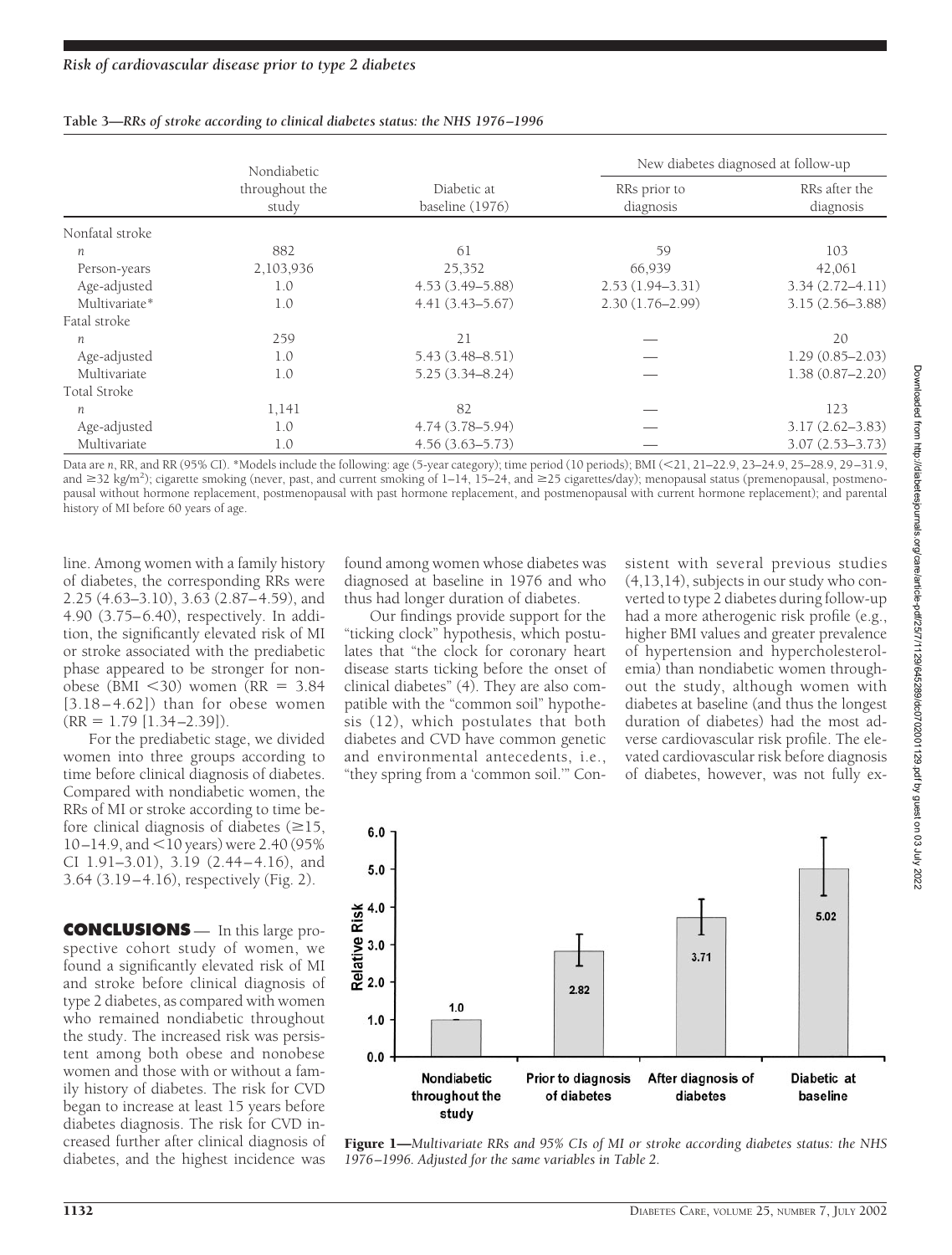

Figure 2—*Multivariate RRs and 95% CIs of MI or stroke according to time before clinical diagnosis of diabetes. Adjusted for the same variables in Table 2.*

plained by the differences in conventional cardiovascular risk factors between nondiabetic and newly diabetic subjects. A caveat of our study is that we did not measure lipoprotein composition and particle size. Also, we did not have measures of other cardiovascular risk factors, such as homeostatic factors, markers of inflammation, and insulin levels, which may also be elevated in the prediabetic state.

An alternative explanation for the increased risk before clinical diagnosis of diabetes is the delayed diagnoses of type 2 diabetes in the "prediabetic" group. In the general population, up to 50% of type 2 diabetic cases are inadequately diagnosed (1,15). It has been estimated that onset of type 2 diabetes occurs at least 4–7 years before clinical diagnosis (15), although the lowering of the threshold for diagnosis of type 2 diabetes by the recent American Diabetes Association criteria may have reduced the rate of undiagnosed diabetes (7). In our study, however, the risk for CVD was significantly elevated even 15 years before the diagnosis, suggesting that undiagnosed diabetes is unlikely to explain our results. In addition, because our participants were all health professionals, we believe that undiagnosed diabetes is relatively rare in our cohort compared with the general population. Unlike many Americans, virtually all participants in our study have ready access to health care. Of the women in our cohort, -98% visited a physician at least once between 1988 and 1990.

The increased CVD risk in the prediabetic state may be due, in part, to a

greater proportion of subjects with impaired glucose tolerance in the prediabetic group than in the persistent nondiabetic group. However, the positive association was persistent even among women who were less likely to have impaired glucose tolerance (e.g., women without a family history of diabetes or nonobese women). Also, in the San Antonio Heart Study (4), the increased cardiovascular risk factors did not diminish after eliminating subjects with impaired glucose tolerance.

To our knowledge, our study is the first to document increased risk of cardiovascular end points before clinical diagnosis of type 2 diabetes. The large sample size and long duration of follow-up provide adequate power to both compare CVD risk according to diabetes status and conduct subgroup analyses. The follow-up rate of this cohort was high over 20 years of follow-up (98% for death ascertainment). Thus, study results are unlikely to be biased by losses to follow-up. Covariate information, including smoking, BMI, and postmenopausal hormone use, was updated biennially.

In conclusion, we found a substantially elevated risk of MI or stroke before clinical diagnosis of type 2 diabetes in women. The risk for CVD increased further after clinical diagnosis of diabetes. Our data provide support for the hypothesis that cardiovascular risk begins to increase long before overt diabetes develops. These findings suggest that aggressive management of cardiovascular risk factors is warranted in individuals at increased risk for diabetes.

**Acknowledgments**— This study was supported by Research Grants DK-36798 and CA-40356 from the National Institutes of Health. F.B.H. was supported by an American Diabetes Association Research Award.

#### **References**

- 1. American Diabetes Association: Diabetes facts and figures, 2000. Available from http://www.diabetes.org
- 2. National Institutes of Health. *Diabetes in America*. 2nd ed. Harris MI, Cowie CC, Stern MP, Boyko EJ, Reiber GE, Bennett PH, Eds. Washington, DC, U.S. Govt. Printing Office, 1995 (NIH publ. no. 95-1468)
- 3. Manson JE, Spelsberg A: Risk modification in the diabetic patient. In *Prevention of Myocardial Infarction*. Manson JE, Ridker PM, Gaziano JM, Hennekens CH, Eds. Oxford University Press, New York, 1996, p. 241–273
- 4. Haffner SM, Stern MP, Hazuda HP, Mitchell BD, Patterson JK: Cardiovascular risk factors in confirmed prediabetic individuals. Does the clock for coronary heart disease start ticking before the onset of clinical diabetes? [see comments]. *JAMA* 263:2893–2898, 1990
- 5. Manson JE, Colditz GA, Stampfer MJ, Willett WC, Krolewski AS, Rosner B, Arky RA, Speizer FE, Hennekens CH: A prospective study of maturity-onset diabetes mellitus and risk of coronary heart disease and stroke in women. *Arch Intern Med* 151:1141–1147, 1991
- 6. National Diabetes Data Group: Classification and diagnosis of diabetes mellitus and other categories of glucose intolerance. *Diabetes* 28:1039–1057, 1979
- 7. Expert Committee on the Diagnosis and Classification of Diabetes Mellitus: Report of the Expert Committee on the Diagnosis and Classification of Diabetes Mellitus. *Diabetes Care* 20:1183–1194, 1997
- 8. Rose GA, Blackburn H: *Cardiovascular Survey Methods*. Geneva, World Health Org., 1982 (monogr. no. 58)
- 9. Walker AE, Robins M, Weinfeld FD: The National Survey of Stroke: clinical findings. *Stroke* 12 (Suppl. 1):I13–I44, 1981
- 10. Stampfer MJ, Willett WC, Speizer FE, et al: Test of the National Death Index. *Am J Epidemiol* 119:837–839, 1984
- 11. D'Agostino RB, Lee M-L, Belanger AJ, Cupples LA, Anderson K, Kannel WB: Relation of pooled logistic regression to time dependent Cox regression analysis: the Framingham Heart Study. *Stat Med* 9: 1501–1515, 1990
- 12. Stern MP: Diabetes and cardiovascular disease: the "common soil" hypothesis